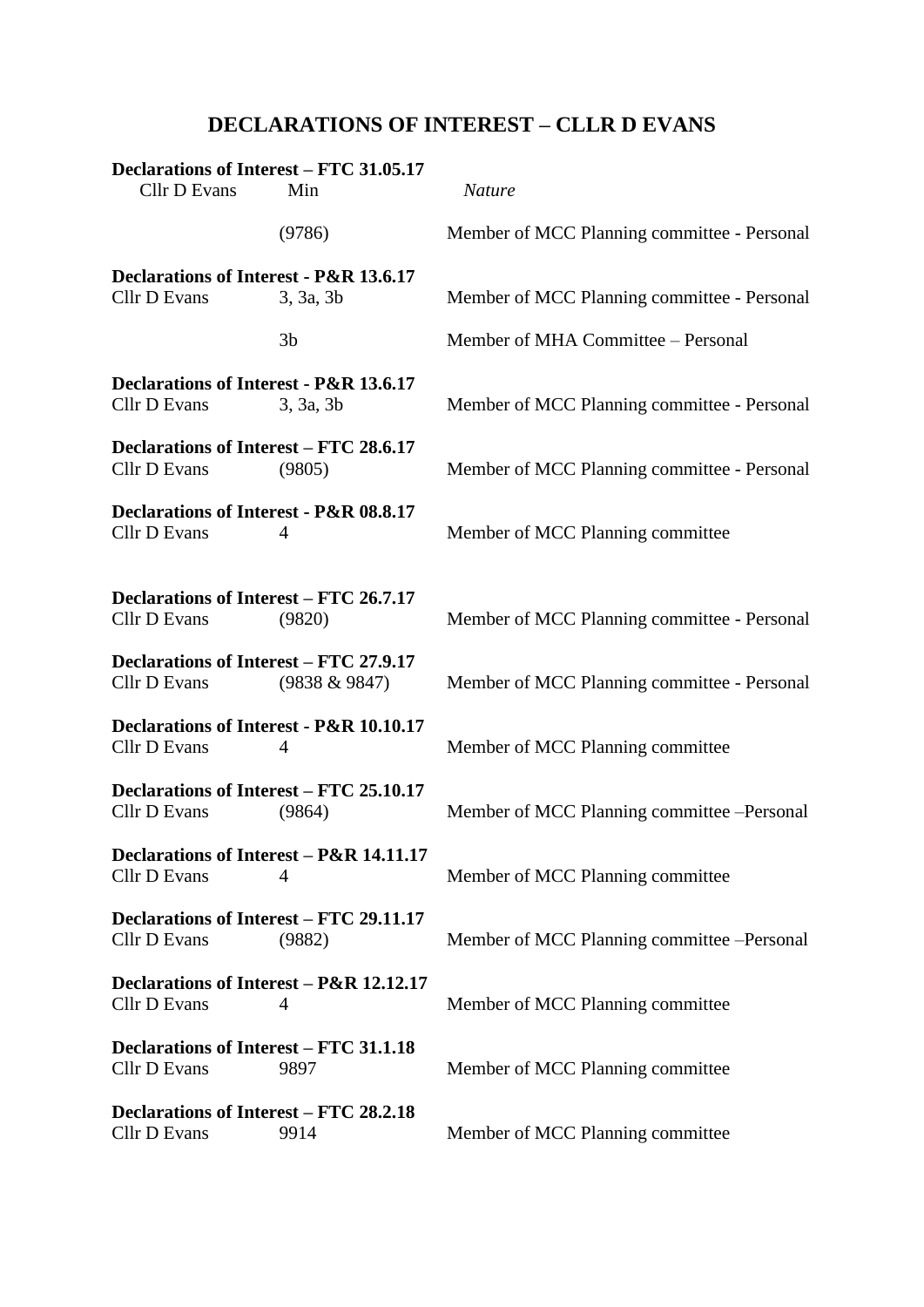|                                                                | <b>Declarations of Interest - Grants Committee 7.3.18</b> |                                      |
|----------------------------------------------------------------|-----------------------------------------------------------|--------------------------------------|
| Cllr D Evans                                                   | 5i                                                        | Chair of Events Committee - personal |
| Declarations of Interest – FTC 28.3.18                         |                                                           |                                      |
| Cllr D Evans                                                   | 9928                                                      | Member of MCC Planning committee     |
| Cllr D Evans                                                   | 9930 b)                                                   | Chair of Events Committee - personal |
| Declarations of Interest – P&R 10.4.18                         |                                                           |                                      |
| Cllr D Evans                                                   | 3                                                         | Member of MCC Planning committee     |
| Cllr D Evans                                                   | 6a                                                        | Chair of Events Committee - personal |
| Declaration of Interest - FTC 25.4.18                          |                                                           |                                      |
| Cllr D Evans<br>Personal                                       | 9947                                                      | Member of MCC Planning committee -   |
| Declarations of Interest – P&R 8.5.18                          |                                                           |                                      |
| Cllr D Evans                                                   | 3                                                         | Member of MCC Planning committee     |
| Declarations of Interest - FTC 30.05.18                        |                                                           |                                      |
| Cllr D Evans                                                   | 9960                                                      | Member of MCC Planning committee     |
| Declarations of Interest - P&R 12.6.18                         |                                                           |                                      |
| Cllr D Evans                                                   | 4                                                         | Member of MCC Planning committee     |
| Declarations of Interest – FTC 27.06.18                        |                                                           |                                      |
| Cllr D Evans                                                   | 9976                                                      | Member of MCC Planning committee     |
| Declarations of Interest – P&R 10.7.18                         |                                                           |                                      |
| Cllr D Evans                                                   | 3                                                         | Member of MCC Planning committee     |
| Declarations of Interest - FTC 25.07.18                        |                                                           |                                      |
| Cllr D Evans                                                   | 9996                                                      | Member of MCC Planning committee     |
| Declarations of Interest – P&R 14.08.18                        |                                                           |                                      |
| <b>Cllr D Evans</b>                                            | 4                                                         | Member of MCC Planning committee     |
| Declarations of Interest – P&R 11.09.18                        |                                                           |                                      |
| Cllr D Evans                                                   | 4                                                         | Member of MCC Planning committee     |
| Declarations of Interest – FTC 27.09.18<br>Cllr D Evans        | 10016                                                     | Member of MCC Planning committee     |
| Declarations of Interest – P&R 9.10.18<br>Cllr D Evans         | 4                                                         | Member of MCC Planning committee     |
| <b>Declarations of Interest - FTC 31.10.18</b><br>Cllr D Evans | 10036                                                     | Member of MCC Planning committee     |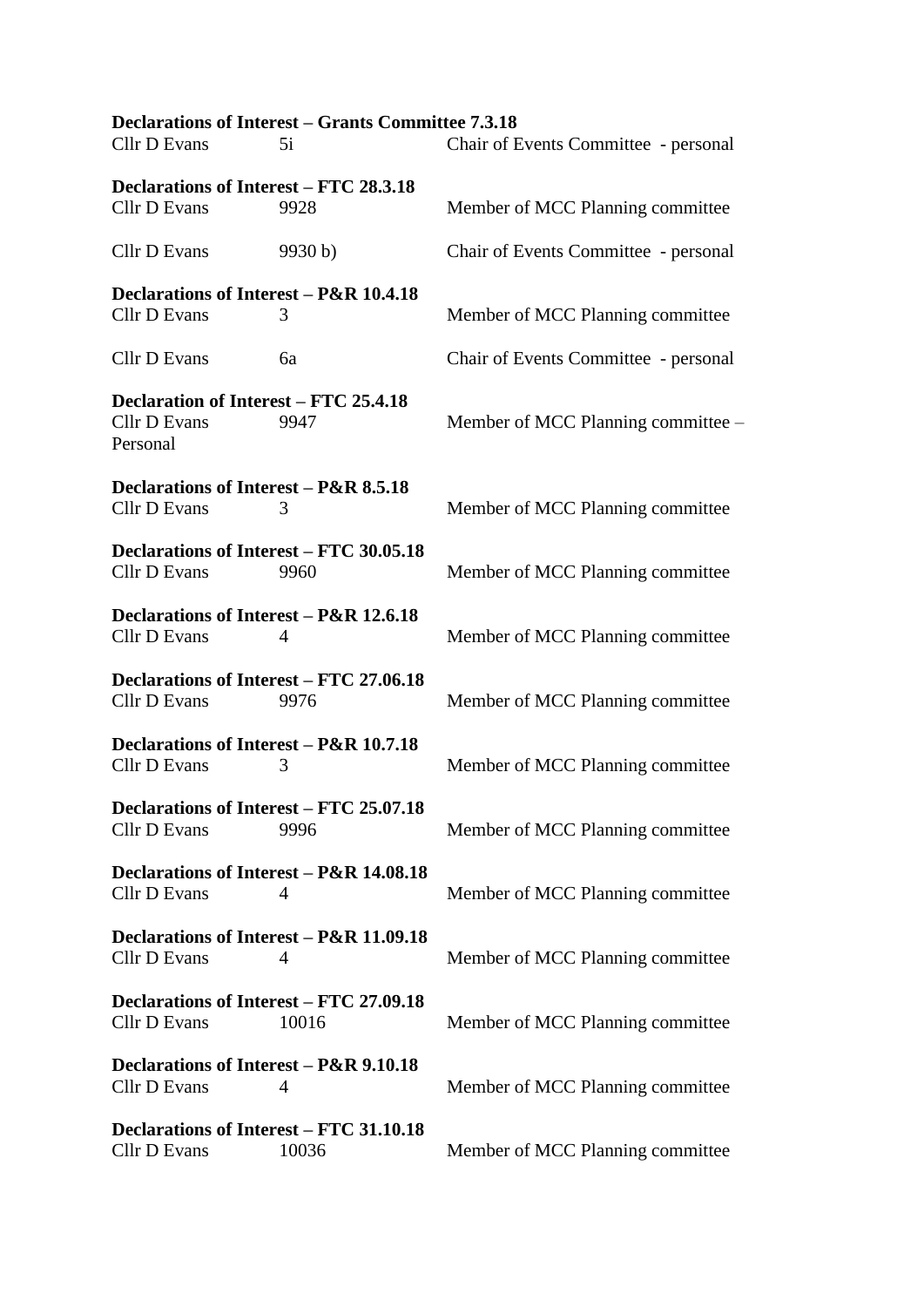| Declarations of Interest - P&R 13.11.18 |                                                             |                                           |  |  |
|-----------------------------------------|-------------------------------------------------------------|-------------------------------------------|--|--|
| Cllr D Evans                            | 3                                                           | Member of MCC Planning committee          |  |  |
| Declarations of Interest - FTC 28.11.18 |                                                             |                                           |  |  |
| Cllr D Evans                            | 10060                                                       | Member of MCC Planning committee          |  |  |
| Declarations of Interest - P&R 08.01.19 |                                                             |                                           |  |  |
| Cllr D Evans                            | 4                                                           | Member of MCC Planning Committee          |  |  |
| Declarations of Interest – FTC 30.01.19 |                                                             |                                           |  |  |
| Cllr D Evans                            | 10079                                                       | Member of MCC Planning Committee          |  |  |
|                                         | 10084                                                       | <b>Chair of Caldicot Events Committee</b> |  |  |
| Declarations of Interest - P&R 12.02.19 |                                                             |                                           |  |  |
| Cllr D Evans                            | 3                                                           | Member of MCC Planning Committee          |  |  |
| Declarations of Interest – FTC 27.02.19 |                                                             |                                           |  |  |
| Cllr D Evans                            | 10095                                                       | Member of MCC Planning committee          |  |  |
|                                         | <b>Declarations of Interest - Grants Committee 12.03.19</b> |                                           |  |  |
| Cllr D Evans                            | $(4a)$ iv)                                                  | Chair of Events Committee - personal      |  |  |
| Declarations of Interest – P&R 12.03.19 |                                                             |                                           |  |  |
| Cllr D Evans                            | 3                                                           | Member of MCC Planning Committee          |  |  |
| Declarations of Interest – FTC 27.03.19 |                                                             |                                           |  |  |
| Cllr D Evans                            | 10110                                                       | Member of MCC Planning Committee          |  |  |
| Declarations of Interest – FTC 24.04.19 |                                                             |                                           |  |  |
| Cllr D Evans                            | 10131                                                       | Member of MCC Planning Committee          |  |  |
| Declarations of Interest – FTC 29.05.19 |                                                             |                                           |  |  |
| Cllr D Evans 10150                      |                                                             | Member of MCC Planning Committee          |  |  |
| Declarations of Interest – P&R 11.06.19 |                                                             |                                           |  |  |
| Cllr D Evans                            | 3                                                           | Member of MCC Planning Committee          |  |  |
| Declarations of Interest – FTC 26.06.19 |                                                             |                                           |  |  |
| Cllr D Evans                            | 10169                                                       | Member of MCC Planning Committee          |  |  |
| Declarations of Interest – P&R 9.7.19   |                                                             |                                           |  |  |
| Cllr D Evans                            | 4                                                           | Member of MCC Planning Committee          |  |  |
| Declarations of Interest – FTC 31.07.19 |                                                             |                                           |  |  |
| Cllr D Evans                            | 10186                                                       | Member of MCC Planning Committee          |  |  |
| Declarations of Interest – P&R 13.8.19  |                                                             |                                           |  |  |
| Cllr D Evans                            | 5a                                                          |                                           |  |  |
|                                         |                                                             | Member of MCC Planning Committee          |  |  |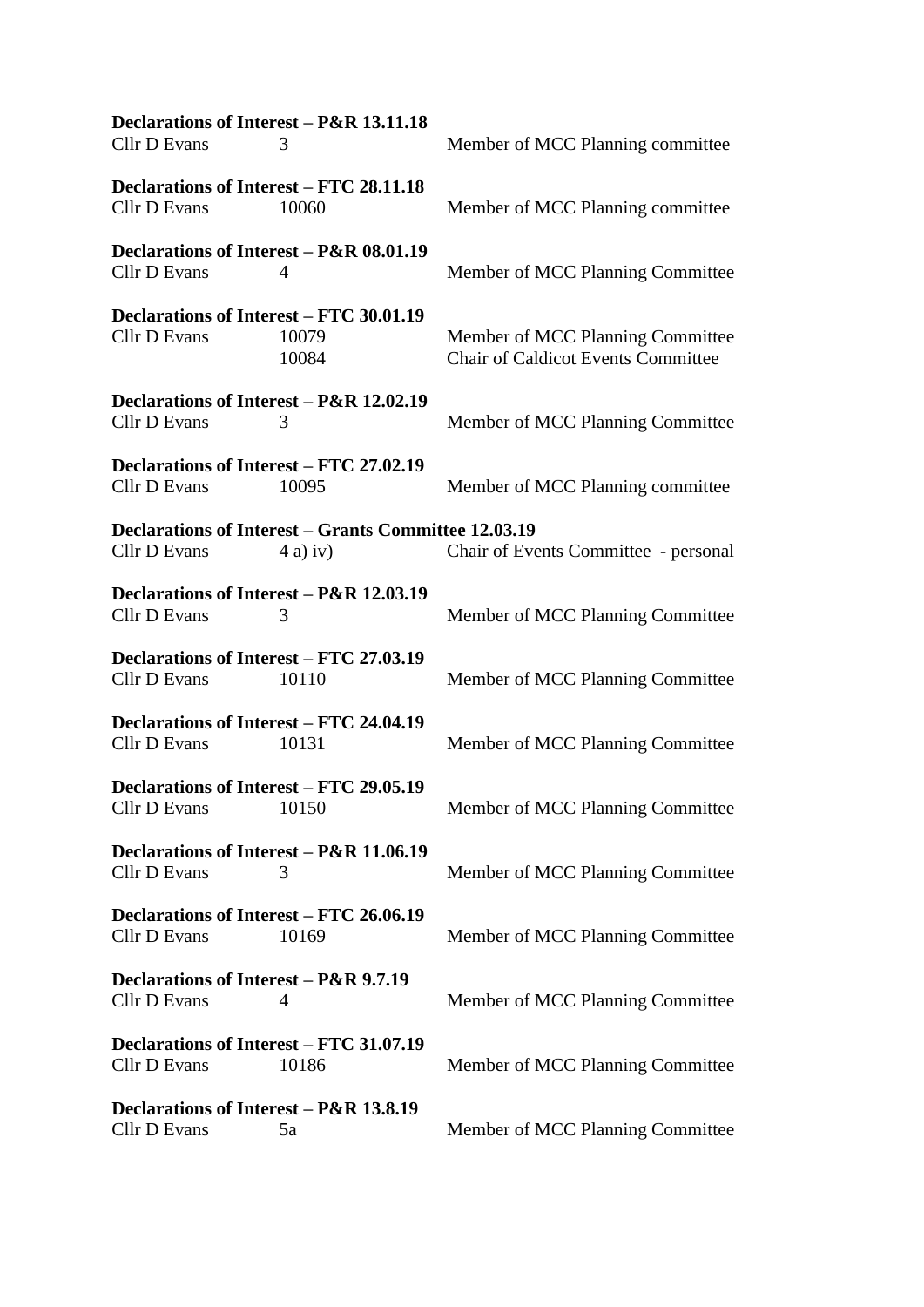| Declarations of Interest – P&R 10.9.19         |                                                             |                                                                           |  |  |
|------------------------------------------------|-------------------------------------------------------------|---------------------------------------------------------------------------|--|--|
| <b>Cllr D Evans</b>                            | 3                                                           | Member of MCC Planning Committee                                          |  |  |
| Declarations of Interest – FTC 25.09.19        |                                                             |                                                                           |  |  |
| <b>Cllr D Evans</b>                            | 10204                                                       | Member of MCC Planning Committee                                          |  |  |
|                                                | Declarations of Interest - P&R 08.10.19                     |                                                                           |  |  |
| <b>Cllr D Evans</b>                            | 4                                                           | i) Member of MCC Planning Committee<br>ii) Board member and tenant of MHA |  |  |
| Declarations of Interest – FTC 30.10.19        |                                                             |                                                                           |  |  |
| Cllr D Evans                                   | 10228                                                       | Member of MCC Planning Committee                                          |  |  |
|                                                | Declarations of Interest - P&R 12.11.19                     |                                                                           |  |  |
| <b>Cllr D Evans</b>                            | 3                                                           | Member of MCC Planning Committee                                          |  |  |
| Declarations of Interest – FTC 27.11.19        |                                                             |                                                                           |  |  |
| <b>Cllr D Evans</b>                            | 10248                                                       | Member of MCC Planning Committee                                          |  |  |
|                                                | Declarations of Interest - P&R 10.12.19                     |                                                                           |  |  |
| Cllr D Evans                                   | 3                                                           | Member of MCC Planning Committee                                          |  |  |
|                                                | Declarations of Interest – P&R 14.01.20                     |                                                                           |  |  |
| <b>Cllr D Evans</b>                            | 3                                                           | Member of MCC Planning Committee                                          |  |  |
| Declarations of Interest – FTC 29.01.20        |                                                             |                                                                           |  |  |
| Cllr D Evans                                   | 10265                                                       | Member of MCC Planning Committee                                          |  |  |
|                                                | <b>Declarations of Interest - Grants Committee 11.02.20</b> |                                                                           |  |  |
| Cllr D Evans                                   | 4                                                           | Chair of Events Committee - personal                                      |  |  |
|                                                | Declarations of Interest - P&R 11.02.20                     |                                                                           |  |  |
| Cllr D Evans 4                                 |                                                             | i) Member of MCC Planning Committee<br>ii) Board member and tenant of MHA |  |  |
|                                                |                                                             |                                                                           |  |  |
| Declarations of Interest - FTC 26.02.20        |                                                             |                                                                           |  |  |
| Cllr D Evans                                   | 10277                                                       | Member of MCC Planning Committee                                          |  |  |
|                                                | Declarations of Interest - P&R 10.03.20                     |                                                                           |  |  |
| <b>Cllr D Evans</b>                            | 4                                                           | Member of MCC Planning Committee                                          |  |  |
| <b>Declarations of Interest – FTC 24.06.20</b> |                                                             |                                                                           |  |  |
| <b>Cllr D Evans</b>                            | 10293                                                       | Member of MCC Planning Committee                                          |  |  |
| <b>Declarations of Interest – FTC 08.07.20</b> |                                                             |                                                                           |  |  |
| <b>Cllr D Evans</b>                            | 10304                                                       | Member of MCC Planning Committee                                          |  |  |
| Declarations of Interest - FTC 29.07.20        |                                                             |                                                                           |  |  |
| <b>Cllr D Evans</b>                            | 10310                                                       | Member of MCC Planning Committee                                          |  |  |
|                                                |                                                             |                                                                           |  |  |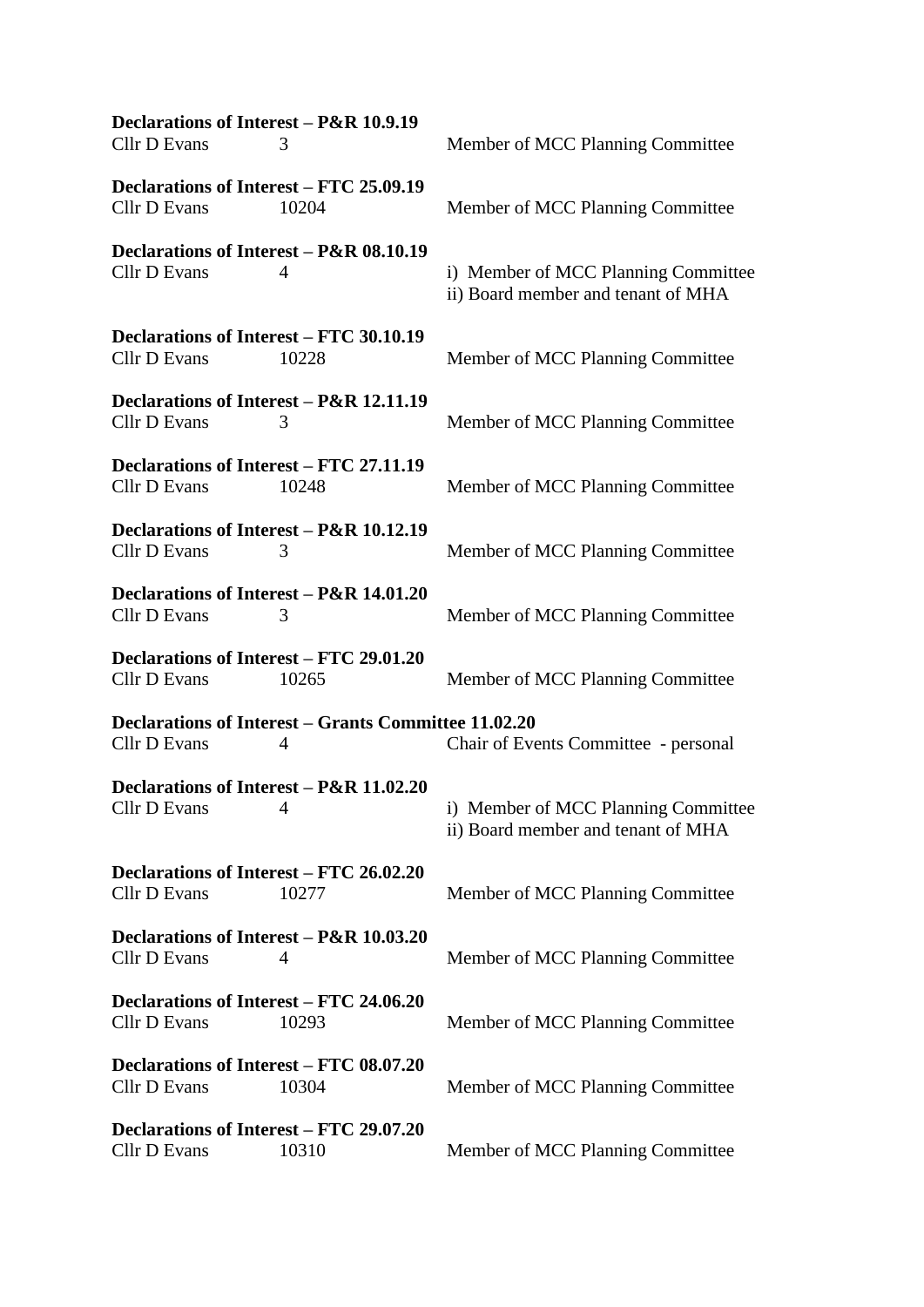**Declarations of Interest – P&R 8.9.20** Cllr D Evans 3<br>
S<br>
Clear of MCC Planning Committee<br>
Chair of Events Committee - personal 6 Chair of Events Committee - personal **Declarations of Interest – FTC 28.10.20** Cllr D Evans 10335 Member of MCC Planning Committee **Declarations of Interest – P&R 10.11.20** Cllr D Evans 3 Member of MCC Planning Committee **Declarations of Interest – FTC 25.11.20** Cllr D Evans 10349 Member of MCC Planning Committee **Declarations of Interest – P&R 8.12.20** Cllr D Evans 3 Member of MCC Planning Committee **Declarations of Interest – P&R 12.1.21** Cllr D Evans 3 3 Member of MCC Planning Committee **Declarations of Interest – FTC 27.01.21** Cllr D Evans 10362 Member of MCC Planning Committee **Declarations of Interest – FTC 24.02.21** Cllr D Evans 10376 Member of MCC Planning Committee **Declarations of Interest – P&R 9.3.21** Cllr D Evans 3 Member of MCC Planning Committee **Declarations of Interest – FTC 31.03.21** Cllr D Evans 10386 Member of MCC Planning Committee 1010387 iv. a and b Chair of Caldicot Events Committee **Declarations of Interest – P&R 13.4.21** Cllr D Evans 3 Member of MCC Planning Committee **Declarations of Interest – FTC 28.04.21** Cllr D Evans 10400 Member of MCC Planning Committee **Declarations of Interest – FTC 26.05.21** Cllr D Evans 10413 Member of MCC Planning Committee **Declarations of Interest – P&R 8.6.21** Cllr D Evans 3 Member of MCC Planning Committee **Declarations of Interest – FTC 30.06.21** Cllr D Evans 10427 Member of MCC Planning Committee **Declarations of Interest – FTC (Extraordinary) 13.07.21** Cllr D Evans 10445 Member of MCC Planning Committee